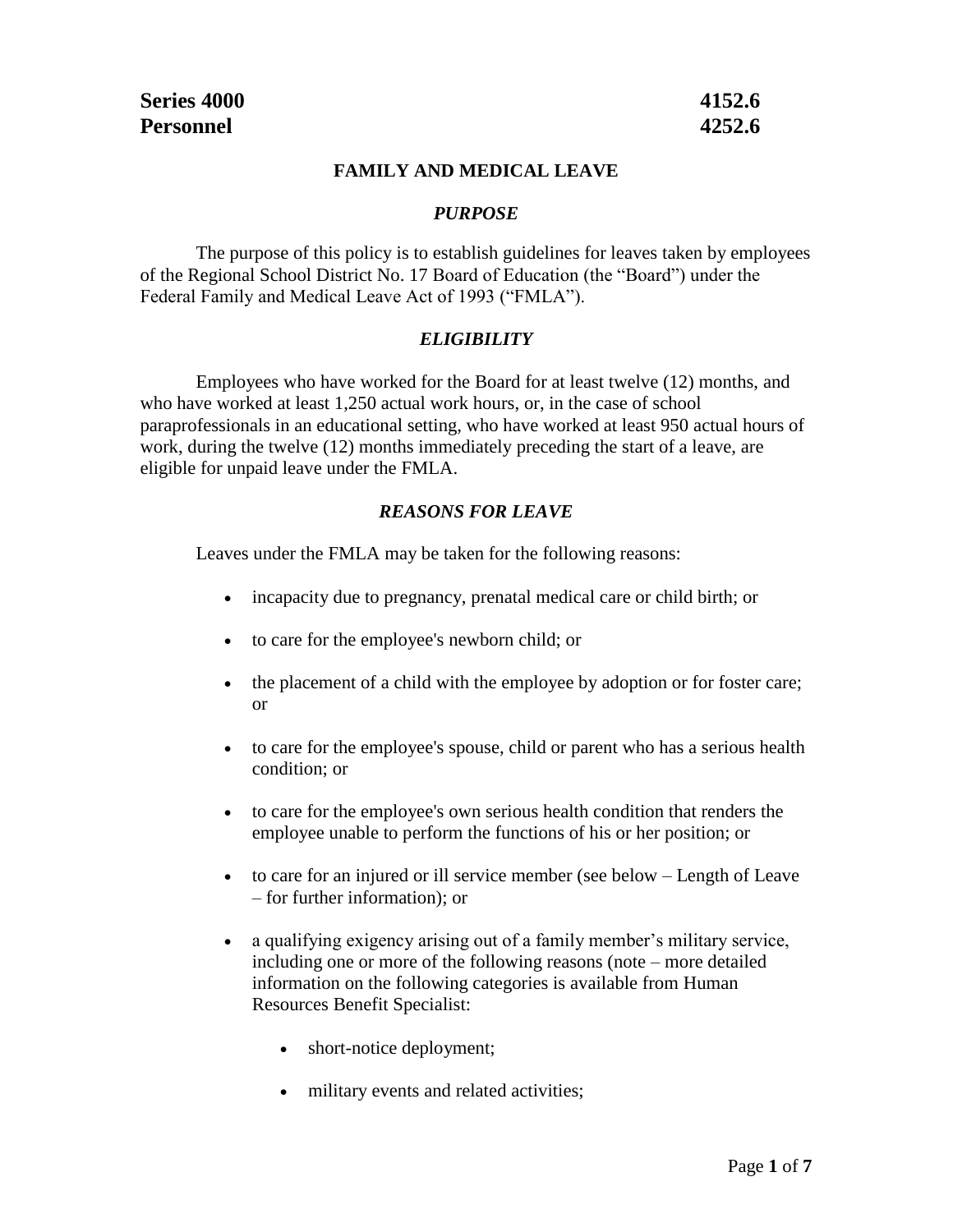- childcare and school activities;
- financial and legal arrangements;
- counseling;
- rest and recuperation;
- post-deployment activities;
- parental care leave for military member's parent who is incapable of self-care and care is necessitated by the member's covered active duty;
- additional activities that arise out of the active duty or call to active duty status of a covered military member, provided that the Board and the employee agree that such leave qualifies as an exigency, and agree to both the timing and the duration of such leave.

# *LENGTH OF LEAVE*

(a) Basic FMLA Leave Entitlement

If a leave is requested for one of the above-listed reasons, each eligible employee may take up to a total of twelve (12) weeks unpaid family or medical leave in any 12 month entitlement period.

The 12-month entitlement period for family or medical leave is measured on the basis of the fiscal year, July 1 through June 30.

(b) Leave to Care for an Injured or Ill Service Member

In addition to the reasons for leave listed above, an eligible employee may take up to twenty-six (26) workweeks of FMLA leave during a 12-month period to care for (i) an injured or ill service member who is the employee's spouse, parent, child or next of kin, and who incurred the injury or illness in the line of duty and while on active duty in the Armed Forces or had a preexisting injury or illness prior to beginning active duty that was aggravated by service in the line of duty on active duty in the Armed Forces; or, (ii) an injured or ill covered veteran who is the employee's spouse, parent, child or next of kin.

For service members, the injury or illness must render the service member medically unable to perform the duties of his/her office, grade, rank or rating. This provision applies to service members who are undergoing medical treatment, recuperation, or therapy, are in outpatient status, or who are on the temporary disability retired list, for a serious injury or illness.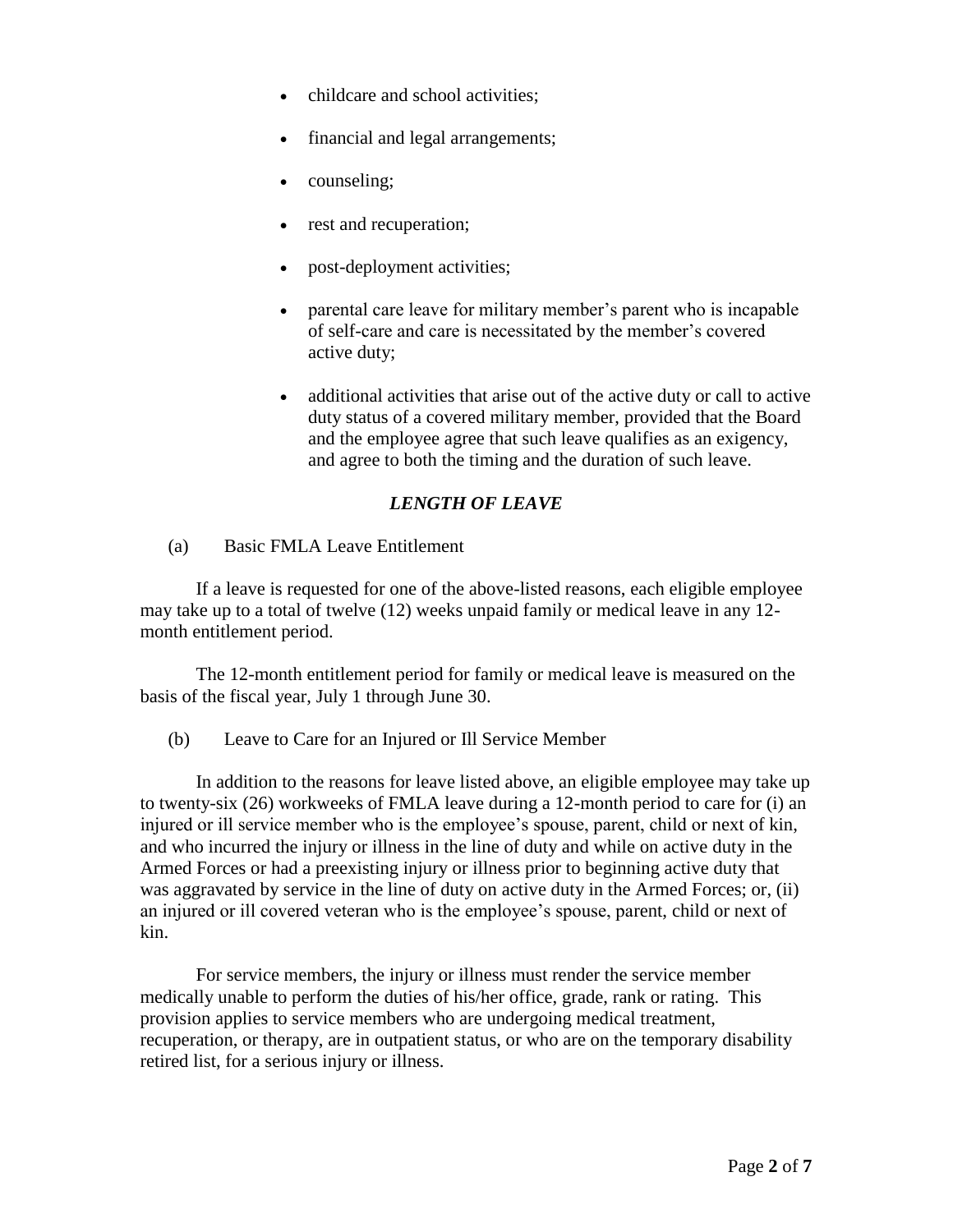For covered veterans, the veteran must be undergoing medical treatment, recuperation or therapy for a serious injury or illness and s/he (1) was a member of the Armed Forces (including the National Guard or Reserves); (2) was discharged or released under conditions that were other than dishonorable; and (3) was discharged within the five-year period before the eligible employee first takes FMLA military caregiver leave to care for the veteran. $<sup>1</sup>$ </sup>

For covered veterans, serious injury or illness means any of the following:

- (i) a continuation of a serious injury or illness that was incurred or aggravated when the covered veteran was a member of the Armed Forces and rendered the service member unable to perform the duties of the service member's office, grade, rank, or rating; or
- (ii) a physical or mental condition for which the covered veteran has received a U.S. Department of Veterans Affairs Service-Related Disability Rating (VASRD) of 50 percent or greater, and such VASRD rating is based, in whole or in part, on the condition precipitating the need for military caregiver leave; or
- (iii) a physical or mental condition that substantially impairs the covered veteran's ability to secure or follow a substantially gainful occupation by reason of a disability or disabilities related to military service, or would do so absent treatment; or
- (iv) an injury, including a psychological injury, on the basis of which the covered veteran has been enrolled in the Department of Veterans Affairs Program of Comprehensive Assistance for Family Caregivers.

When combined with any other type of FMLA qualifying leave, total leave time may not exceed twenty-six (26) weeks in a single twelve (12) month period. Standard FMLA leave procedures described below apply to all requests for and designation of leave for this purpose. *However*, in the case of leave to care for an injured or ill service member, the 12-month period begins on the day such leave actually commences.

# *TYPES OF LEAVE AND CONDITIONS*

# (a) Full-Time, Intermittent and Reduced Schedule Leave

 $\overline{a}$ 

Full-time unpaid leave may be taken for any of the reasons permitted by the FMLA. Full-time leave excuses the employee from work for a continuous period of time.

 $<sup>1</sup>$  The employee's first date of leave must be within the five-year period. However, the employee may</sup> continue to take leave throughout the single 12-month period even if the leave extends past the five-year period. Note - special rules may apply to calculating the five-year period for veterans discharged between October 28, 2009 and March 8, 2013. This period will effectively be excluded from the five-year calculation.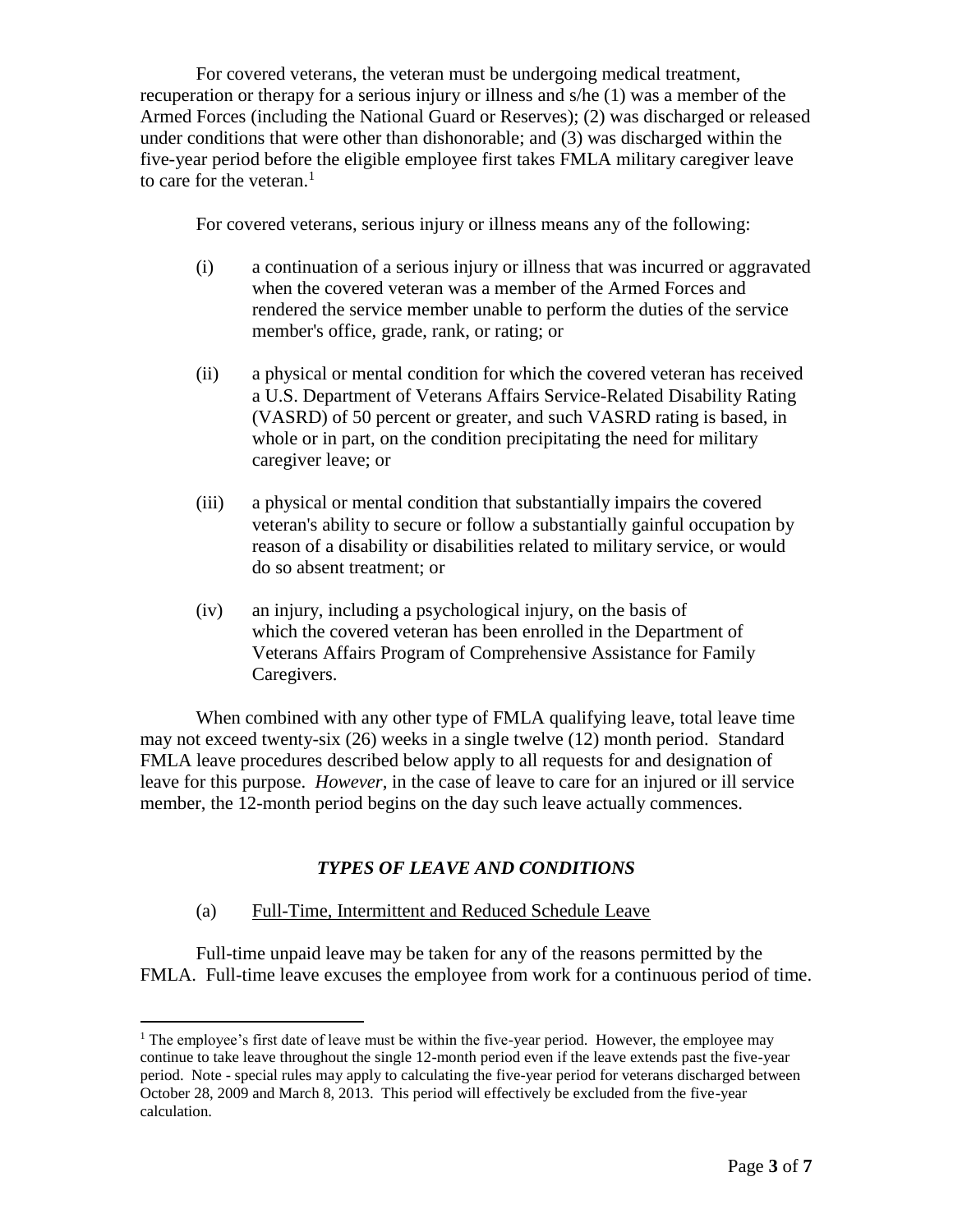Intermittent leave means leave taken in separate periods of time rather than for one continuous period of time. Examples of intermittent leave include: leave taken one day per week over a period of a few months; or leave taken on an occasional/as-needed basis for medical appointments.

Reduced schedule leave is leave that reduces the employee's usual number of work hours per day for some period of time. For example, an employee may request half-time work for a number of weeks so the employee can assist in the care of a seriously ill parent.

An employee may take full-time, intermittent or reduced schedule leave whenever it is medically necessary for a serious health condition of the eligible employee, his or her spouse, child or parent. Intermittent leave or reduced schedule leave for other reasons will be permitted only with the approval of the Superintendent or his/her designee.

If intermittent or reduced schedule leave is medically required, the Board may, in its sole discretion, temporarily transfer the employee to another job with equivalent pay and benefits that better accommodates the type of leave requested. Also, special arrangements may be required of an instructional employee who needs to take intermittent or reduced-schedule leave which will involve absence for more than twenty (20) percent of the work days in the period over which the leave will extend (for example, more than five days over a five-week period).For purposes of this policy, an instructional employee is defined as a teacher or other employee of the Board who is employed principally in an instructional capacity and whose principal function is to teach and instruct students in a class, a small group, or an individual setting, and includes athletic coaches, driving instructors, and special education assistants such as signers for the hearing impaired. The term does not include teacher assistants or aides who do not have as their principal function actual teaching or instructing, nor auxiliary personnel such as counselors, psychologists, curriculum specialists, cafeteria workers, maintenance workers, bus drivers, or other primarily non-instructional employees.

## (b) Both Spouses Working for the Same Employer

If both spouses are employees of the Board and request leave for the birth, placement of a child by adoption or for foster care, or to care for a seriously ill parent, they only will be entitled to a maximum combined total leave equal to twelve (12) weeks in any 12-month entitlement period. If either spouse (or both) uses a portion of the total 12-week entitlement for one of the purposes in the preceding sentence, each is entitled to the difference between the amount he or she has taken individually and the 12 weeks for FMLA leave for their own or their spouse's serious health condition in the 12-month entitlement periods.

# (d) Leave Taken by Instructional Employees Near the End of an Academic Term

If a leave taken by an instructional employee for any reason begins more than five (5) weeks before the end of an academic term, the Board may require that employee to continue the leave until the end of the term if the leave will last at least three (3) weeks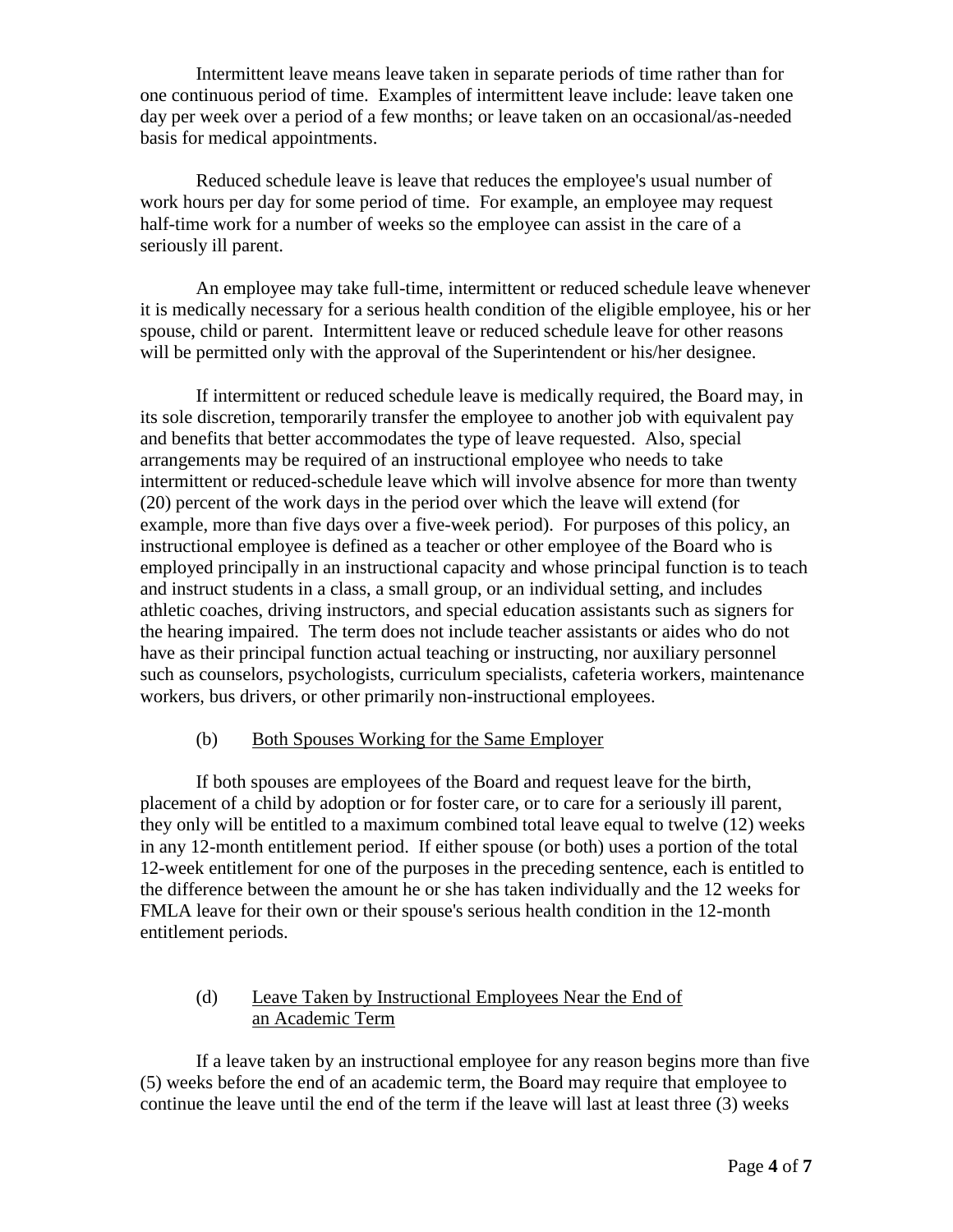and the employee would return to work during the three-week period before the end of the term.

If the employee begins a leave during the five-week period preceding the end of an academic term for a reason other than the employee's own serious health condition, the Board may require the employee to continue taking leave until the end of the term if the leave will last more than two (2) weeks and the employee would return to work during the two-week period before the end of the term.

If the employee begins a leave during the three-week period preceding the end of an academic term for a reason other than the employee's own serious health condition, the Board may require the employee to continue taking leave until the end of the term if the leave will last more than five (5) working days.

## *REQUESTS FOR LEAVE*

Requests for a family or medical leave must be submitted to the personnel department at least thirty (30) days before the leave is to commence, if possible. If thirty (30) days' notice is not possible, requests must be submitted as soon as practicable under the circumstances.

For leaves taken because of the employee's or a qualifying family member's serious health condition, the employee must submit a completed "Physician or Practitioner Certification" form before the leave begins, if possible. This form may be obtained from the personnel department. If such advance certification is not possible, the medical certification must be provided by the employee within fifteen (15) calendar days of the Board's request for the medical certification.

If an employee takes leave to care for his or her own serious health condition, immediately upon return to work the employee must provide medical certification that the health condition which created the need for the leave no longer renders the employee unable to perform the functions of the job. This certification must be submitted to the personnel department.

In connection with the Board's request for medical information, employees must be aware that the Genetic Information Nondiscrimination Act of 2008 ("GINA") prohibits employers and other entities covered by Title II of GINA from requesting or requiring genetic information of an individual or family member of the individual, except as specifically allowed by this law. To comply with this law, the Board requests that employees not provide any genetic information when responding to a request for medical information. "Genetic information," as defined by GINA, includes an individual's family medical history, the results of an individual's or family member's genetic tests, the fact that an individual or an individual's family member sought or received genetic services, and genetic information of a fetus carried by an individual or an individual's family member or an embryo lawfully held by an individual or family member receiving assistive reproductive services.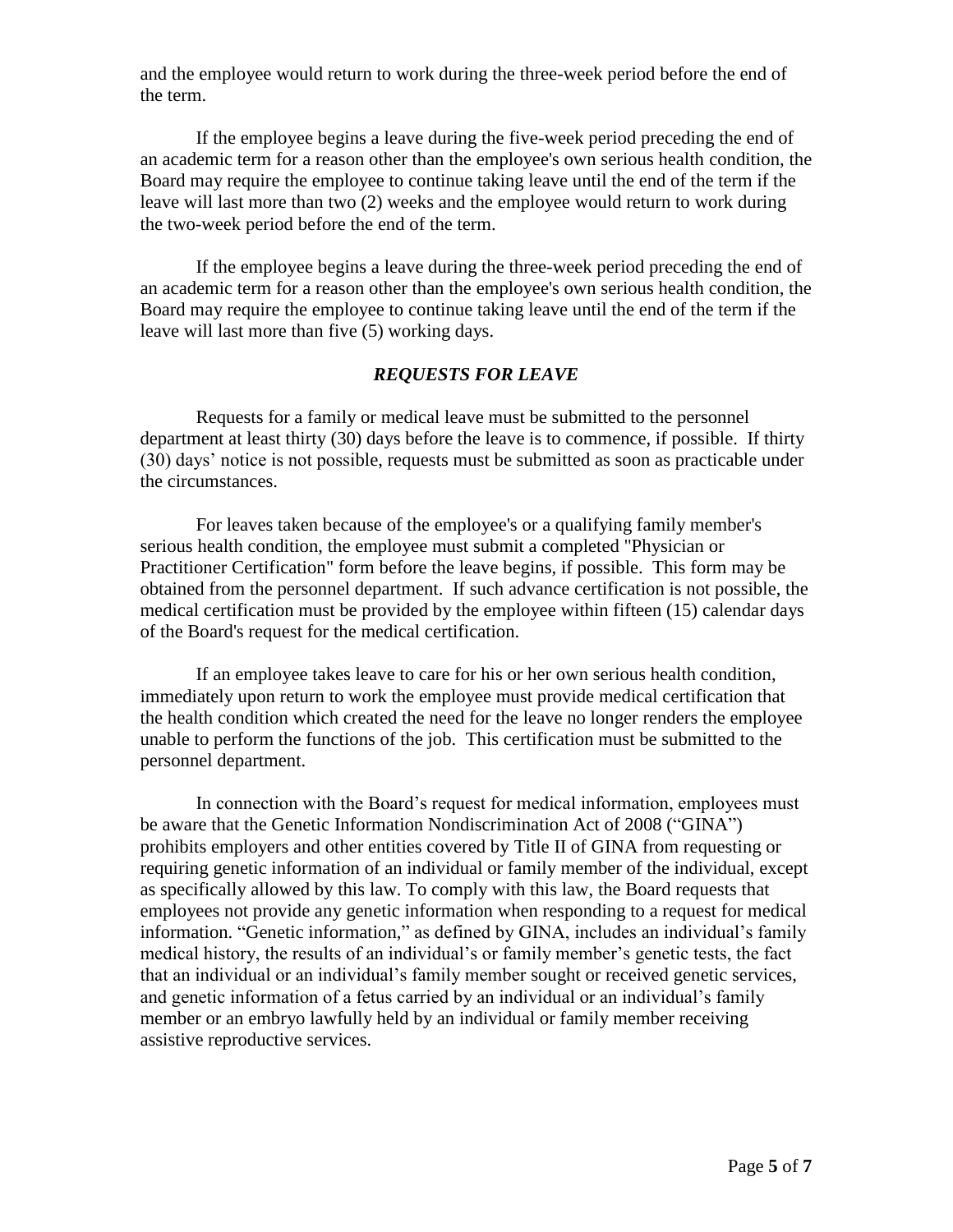# *USE OF PAID LEAVE*

Accrued paid personal leave and accrued paid vacation will be substituted (in that order) for any unpaid portions of family or medical leave taken for any reason. However, where the leave is for the employee's own serious health condition, accrued paid sick leave shall be substituted for unpaid portions of family or medical leave prior to the substitution of accrued paid personal and accrued paid vacation leave. The amount of unpaid family or medical leave entitlement is reduced by the amount of paid leave that is substituted.

In addition, in cases involving absences due to a Workers' Compensation injury that also qualifies as an FMLA serious health condition, and if the employee agrees with the Board to do so, the Board will apply the employee's available accrued paid leave in increments as a supplement to the Workers' Compensation weekly benefit in an appropriate amount so that the employee can maintain his or her regular weekly income level.

#### *MEDICAL INSURANCE AND OTHER BENEFITS*

During approved family or medical leaves of absence, the Board will continue to pay its portion of medical insurance premiums for the period of unpaid family or medical leave. The employee must continue to pay his/her share of the premium, and failure to do so may result in loss of coverage. If the employee does not return to work after expiration of the leave, the employee will be required to reimburse the Board for payment of medical insurance premiums during the family or medical leave, unless the employee does not return because of a serious health condition or circumstances beyond the employee's control.

During an FMLA leave, an employee shall not accrue benefits**,** unless otherwise required by any applicable collective bargaining agreement or Board policy.However, unused employment benefits accrued by the employee up to the day on which the leave begins will not be lost upon return to work. Leave taken under this policy does not constitute an absence under Board's attendance policy.

## *REINSTATEMENT*

Except for circumstances unrelated to the taking of a family or medical leave, an employee who returns to work following the expiration of a family or medical leave is entitled to return to the job such employee held prior to the leave or to an equivalent position with equivalent pay and benefits.

# *ADDITIONAL INFORMATION*

Questions regarding family or medical leave may be directed to the Superintendent or his/her designee. An employee may file a complaint with the U.S. Department of Labor or may bring a private lawsuit against an employer. FMLA does not affect any federal or state law prohibiting discrimination, or supersede any state or